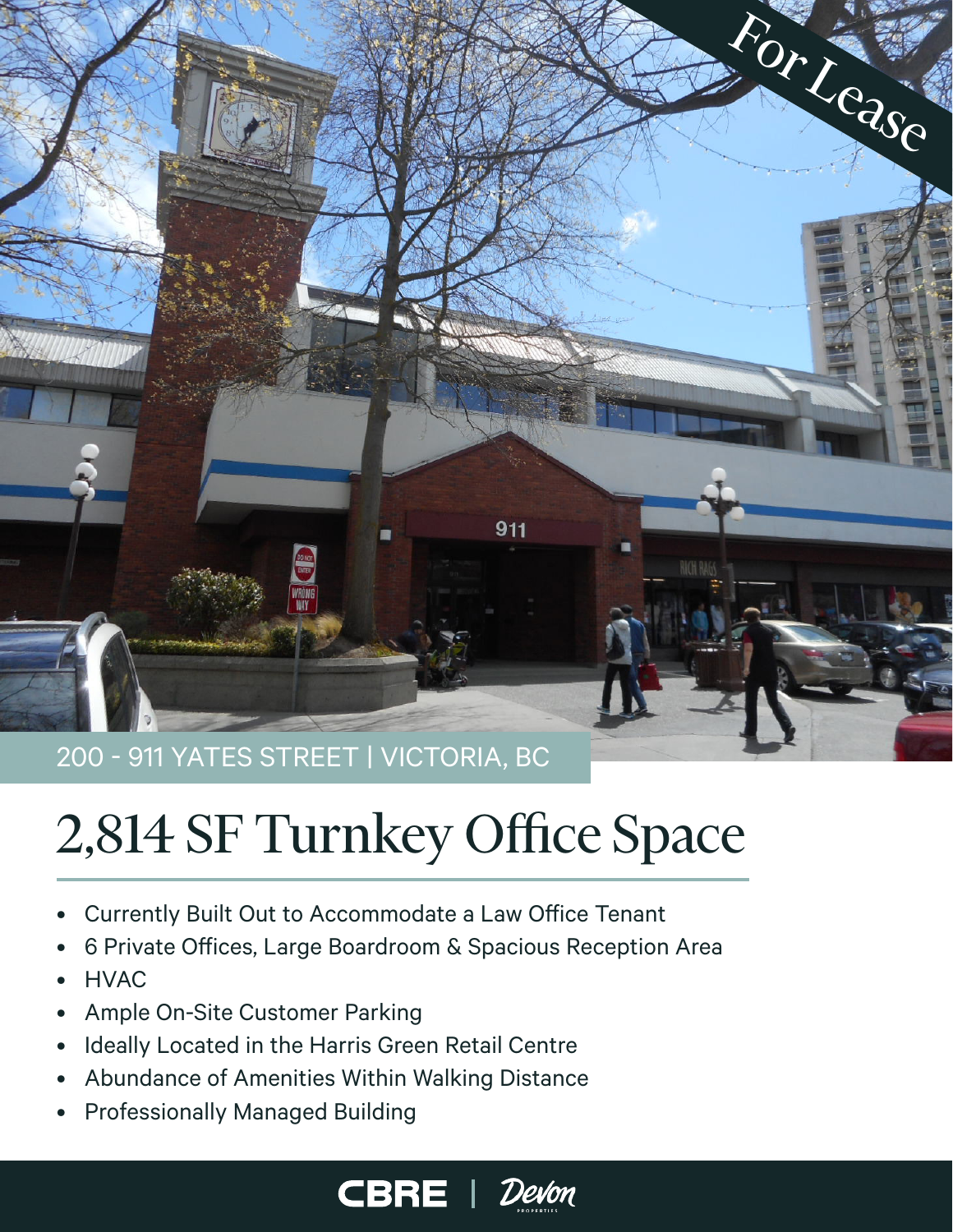# The Opportunity

CBRE Victoria is pleased to present move-in ready office space for lease in the Harris Green district, ideally located mid-block on Yates Street. The property benefits from plenty of amenities including: The Market on Yates, London Drugs and a impressive array of retail shops, cafes and restaurants. The space has been improved with private offices, a boardroom, two in-suite bathrooms, plenty of storage space and ample natural light.



# Features:

- 6 private offices and 1 boardroom with large windows
- 2 bathrooms
- Spacious reception area/waiting room
- Wheelchair accessible with elevator access
- Ample storage space within suite